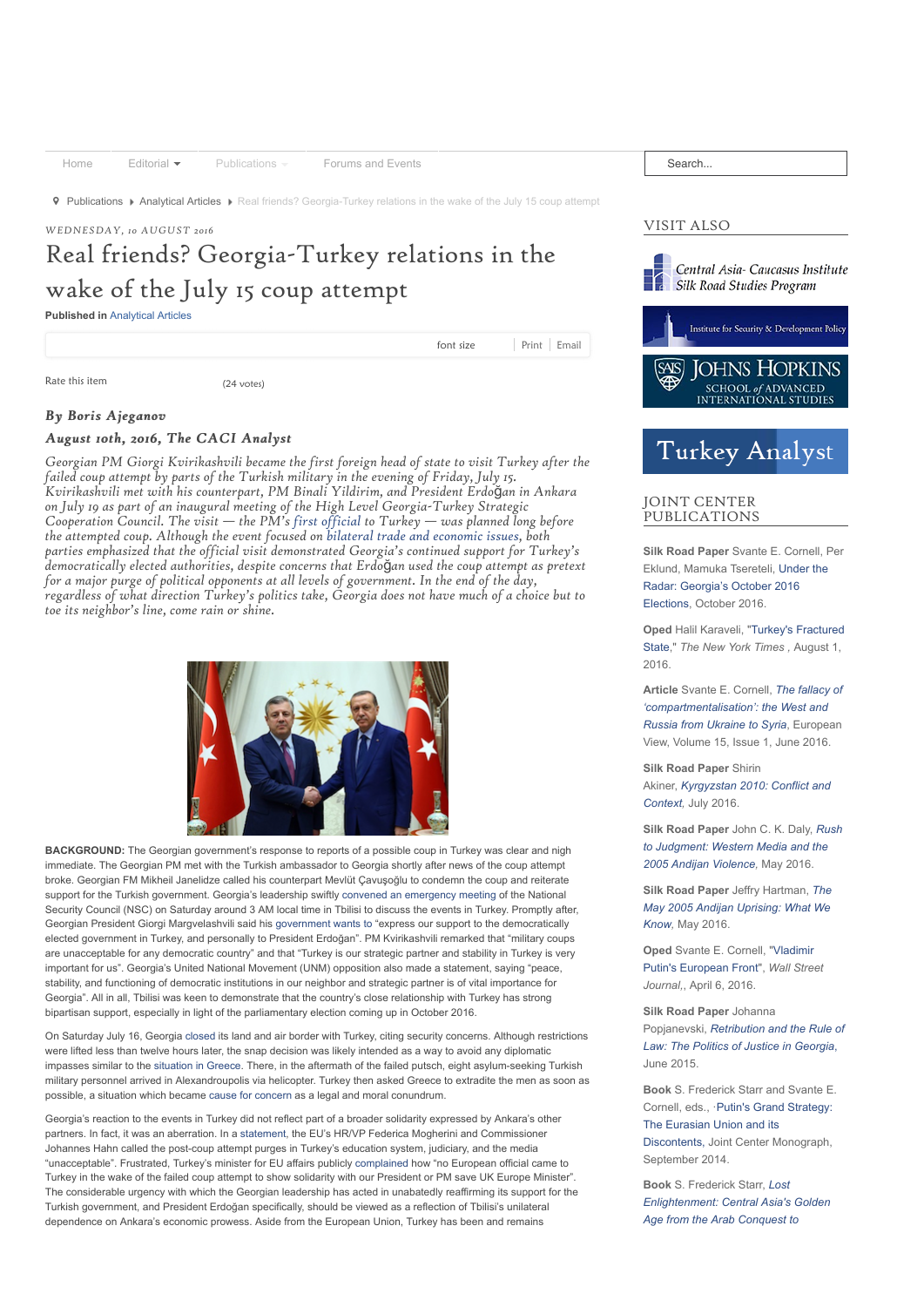Georgia's single largest trade partner with a turnover worth USD 777.9 million, a 3% year-on-year increase. Turkish business has [invested](http://www.commersant.ge/index.php?m=5&news_id=39623&cat_id=5) over USD 1 billion in Georgia's economy in the past 14 years. This dependence is strengthened even further by the bleak prospects elsewhere in the region. In the [first half of 2016,](http://www.civil.ge/eng/article.php?id=29321) Georgia's overall exports fell 12.3%, while imports were down 10% year-on-year. Despite inclusion in the Deep and Comprehensive Free Trade Area (DCFTA) trade turnover with the EU decreased by 22% and by 25% with the Commonwealth of Independent States (CIS). Turnover with Azerbaijan, the fourth largest trading partner, was down 35.3%. Remittances from abroad to Georgia [declined](http://www.civil.ge/eng/article.php?id=29323) by 25% in 2015 compared to the previous year.

Georgia and Turkey have also been strengthening a symbiotic relationship as regards military cooperation as well as energy and infrastructural projects, which has them keen on ensuring the other's stability. As regards energy, Georgia's [untapped](http://www.investingeorgia.org/en/keysectors/energy) hydro power potential has Ankara [eagerly investing](http://agenda.ge/news/62410/eng) in new projects to help complement its lagging domestic electricity production. The [Baku-Tbilisi-Kars](http://agenda.ge/news/52315/eng) railway and the [TAP and TANAP](http://www.dailysabah.com/politics/2016/05/18/energy-minister-underlines-importance-of-tap-tanap) projects, as part of the Southern Gas Stream (SGC), also necessitate political coordination. Georgia, Turkey, as well as Azerbaijan, having faced a [common challenge](http://blogs.timesofisrael.com/why-does-azerbaijan-turkey-and-georgia-strengthen-military-cooperation/) in Russia's aggressive foreign policy, have been mulling a [potential harmonization](http://www.kas.de/wf/doc/kas_43884-1522-1-30.pdf?160111112351) of foreign-security policies of their own.

**IMPLICATIONS:** Despite a mutually beneficial economic relationship and a common security challenge in Moscow's ambitions in the Black Sea and South Caucasus, Ankara and Tbilisi now appear to be looking in diametrically opposite foreign policy directions. Turkey is slowly breaking with the West, while Georgia yearns to be included by it. As a frontrunner state of the Eastern Partnership, Georgia has signed an AA/DCFTA with the EU and is due to receive visa liberalization this year. Meanwhile, if Erdoğan's Turkey ever did drive towards EU approximation, that train has since reversed course. Before the coup attempt, it did not hesitate to use the Syrian refugee crisis as tool to [blackmail](http://www.gatestoneinstitute.org/7914/turkey-visa-free-travel) European leaders on the issue of visa-free travel and has [refused to change](https://www.theguardian.com/world/2016/may/06/erdogan-turkey-not-alter-anti-terror-laws-visa-free-travel-eu) its controversial terror laws which it uses against the Kurdish minority as part of the deal. As part of the purges following July 15, President Erdoğan made clear his ambition to [reinstate the capital punishment](http://www.bbc.com/news/world-europe-36832071) despite EU warnings that it would lead to the suspension of accession talks.

As regards NATO, Georgia has [fought](http://www.rferl.org/content/caucasus-report-georgia-nato/25232112.html) to get a Membership Action Plan from the organization for years. It [opened](http://www.nato.int/nato_static_fl2014/assets/pdf/pdf_topics/20150827_150827-jtec-georgia.pdf) the NATO-Georgian Joint Training and Evaluation Centre (JTEC) in 2015 and has [provided support](http://www.nato.int/cps/en/natolive/topics_38988.htm) to multiple international NATO operations. Meanwhile, Turkey never [fully cooperated](http://www.wsj.com/articles/u-s-compromises-won-turkeys-backing-for-kurdish-led-offensive-1468539313) with the U.S. on Syria and currently appears to use the Incirlik air base as [bargaining chip](http://www.nytimes.com/roomfordebate/2016/07/19/the-fallout-from-the-coup-in-turkey/the-fight-against-isis-will-suffer-because-of-turkeys-coup) in the Fethullah Gülen extradition row with the United States. Furthermore, the nascent Turkey-Russia rapprochement means Ankara is now [likely to drop](http://www.economist.com/news/europe/21702311-president-erdogans-attitudes-israel-russia-and-syria-have-undergone-sudden-reset-turkey) its demand for regime change in Syria, which both the [United Kingdom](https://www.theguardian.com/world/2016/jul/19/boris-johnson-bashar-al-assad-must-go-if-syrians-suffering-to-end) and [France](http://www.nytimes.com/2015/09/29/world/europe/france-francois-hollande-united-nations-general-assembly.html?_r=0) have demanded. NATO military presence in the country [is in jeopardy](http://www.economist.com/news/europe/21702337-turkish-media-and-even-government-officials-accuse-america-being-plot-after) as the post-coup attempt Turkey turns against the United States.

As it cleans house at home, Ankara expects loyalty from its regional allies. After Turkish pressure, Azerbaijan shut [down a TV station allegedly connected to the Gülen movement, as well as a newspaper and the prominent Qafqaz](http://www.eurasianet.org/node/79751) [University. On July 18, Turkey's consul to Georgia remarked that parents should not send their children to educatio](http://www.eurasianet.org/node/79781)nal institutions which are "raising generations serving not the state, but this terrorist group". The Turkish side is slated to send an official appeal asking for Gülenist-affiliated schools in Georgia to be closed down as well. On July 21, the Turkish ambassador to Georgia [visited the Ministry of Education](http://www.interpressnews.ge/ge/sazogadoeba/389511-thurqethis-elchma-saqarthvelos-ganathlebis-saministro-ukomentarod-datova.html?ar=A), but denied that his visit had anything to do with the issue of possible school closures.

**CONCLUSION:** It is becoming increasingly evident that the Georgia-Turkey relationship is hardly driven by common ideals or political ambitions, but shared geography and economic reciprocity. Despite its aspirations of Euro-Atlantic integration and commitment to the reforms that this entails, Georgia hasn't much choice but to continue to leave Turkey's new pivot unchallenged no matter how authoritarian a turn the country takes. For now, Ankara's most recent efforts to normalize relations with Moscow coincide with Georgia's wish to do the same. Nonetheless, Ankara's openly hostile rhetoric towards the EU and NATO leaves its smaller neighbor in an ever more precarious situation relative to Russia. In the gathering storm, Georgia can do little else but inevitably concede to Turkish demands and prepare for uncertain times ahead.

**AUTHOR'S BIO:** Boris Ajeganov is a Junior Research Fellow with the *Central Asia-Caucasus Institute – Silk Road Studies Program* Joint Center, based in Stockholm, Sweden. He is also Assistant Editor of the CACI Analyst. He can be reached at [bajeganov@isdp.eu.](mailto:bajeganov@isdp.eu)

Image Attribution: [www.agenda.ge,](http://www.agenda.ge/) accessed on August 10, 2016

| Read 5967 times                                                                     |                                                                          | Last modified on Wednesday, 10 August 2016               |
|-------------------------------------------------------------------------------------|--------------------------------------------------------------------------|----------------------------------------------------------|
| Tweet                                                                               | One person likes this. Be the first<br>Like<br>$G+1$<br>of your friends. |                                                          |
| Tagged under:                                                                       |                                                                          |                                                          |
| Georgia                                                                             | Turkey<br>South Caucasus<br>Giorgi Kvirikashvili                         | Recep Tayyip Erdoğan                                     |
| Binali Yildirim                                                                     | Turkey July 2016 coup attempt                                            | <b>United National Movement</b><br><b>NATO</b><br>Greece |
| <b>European Union</b><br>Federica Mogherini<br>Johannes Hahn<br>2016 Turkish purges |                                                                          |                                                          |
| <b>AA/DCFTA Georgia</b>                                                             | <b>CIS</b><br><b>TAP</b><br><b>TAPI</b>                                  | Southern Gas Corridor<br>Georgia JTEC                    |
| Turkey Russia rapprochement<br>Azerbaijan<br><b>Turkey Georgia relations</b>        |                                                                          |                                                          |

### Related items

*[New signs of Chinese military interest in Central Asia](https://cacianalyst.org/publications/analytical-articles/item/13421-new-signs-of-chinese-military-interest-in-central-asia.html)*

*[Advancing Georgian-U.S. security cooperation after the Trump transition](https://cacianalyst.org/publications/analytical-articles/item/13422-advancing-georgian-us-security-cooperation-after-the-trump-transition.html)*

*[Karakbakh negotiations on hold as Armenia gears up for parliamentary elections](https://cacianalyst.org/publications/analytical-articles/item/13419-karakbakh-negotiations-on-hold-as-armenia-gears-up-for-parliamentary-elections.html)*

*[A move towards greater political participation among ethnic Azerbaijanis in Georgia?](https://cacianalyst.org/publications/analytical-articles/item/13417-a-move-towards-greater-political-participation-among-ethnic-azerbaijanis-in-georgia?.html)*

*Tamerlane*[, Princeton University Press](http://press.princeton.edu/titles/10064.html), September 2013.